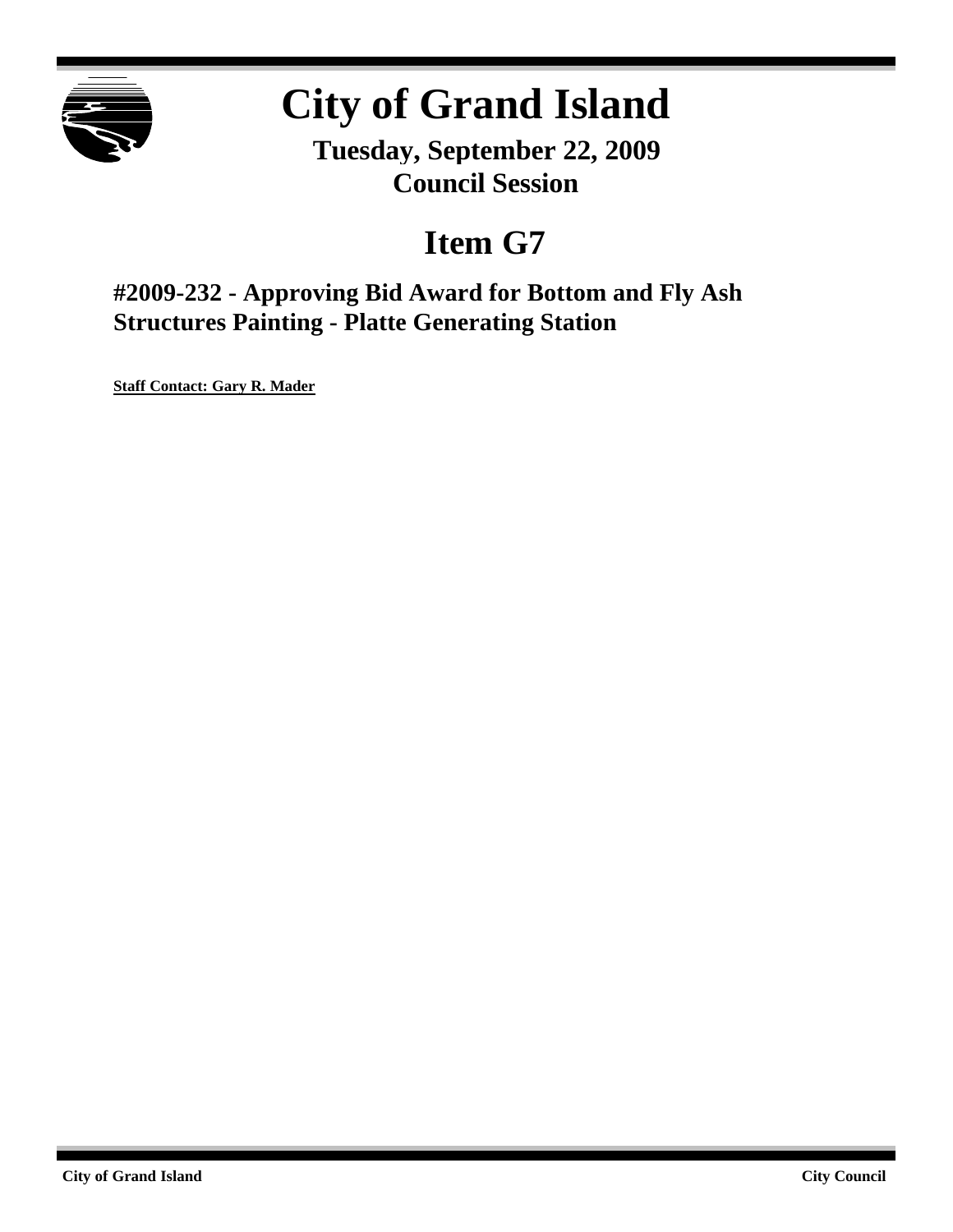# **Council Agenda Memo**

| From:                          | Gary R. Mader, Utilities Director<br>Wesley Nespor, Asst. City Attorney/Purchasing |
|--------------------------------|------------------------------------------------------------------------------------|
| <b>Meeting:</b>                | September 22, 2009                                                                 |
| Subject:                       | Bottom and Fly Ash Structures Painting                                             |
| <b>Item <math>\#</math>'s:</b> | $G-7$                                                                              |
| <b>Presenter(s):</b>           | Gary R. Mader, Utilities Director                                                  |

### **Background**

The Platte Generating Station utilizes specialized elevated tanks in its bottom and fly ash collection systems operation. The bottom and fly ash structures were built when the Platte Generating Station was originally constructed over 25 years ago. The tanks were coated with specialized painting systems to prevent corrosion of the shells and support structures. Inspections of the tanks indicate the chemical properties of the fly ash have caused the paint to peel and the base metal to rust. The exposed steel is in need of protection to extend the life of these structures. Plant staff developed specifications for repainting of the tanks.

#### **Discussion**

The specifications for the Bottom and Fly Ash Structures Painting were advertised and issued for bid in accordance with the City Purchasing Code. Bids were publicly opened on September 1, 2009. Specifications were sent to 24 potential bidders and responses were received as listed below. The engineer's estimate for this project was \$260,000.00.

| Original         | Adjusted         |
|------------------|------------------|
| <b>Bid Price</b> | <b>Bid Price</b> |
| \$115,395.00     | \$117,446.00     |
| \$205,377.00     |                  |
| \$207,422.00     |                  |
| \$247,720.00     |                  |
| \$320,640.00     |                  |
| \$584,344.00     |                  |
|                  |                  |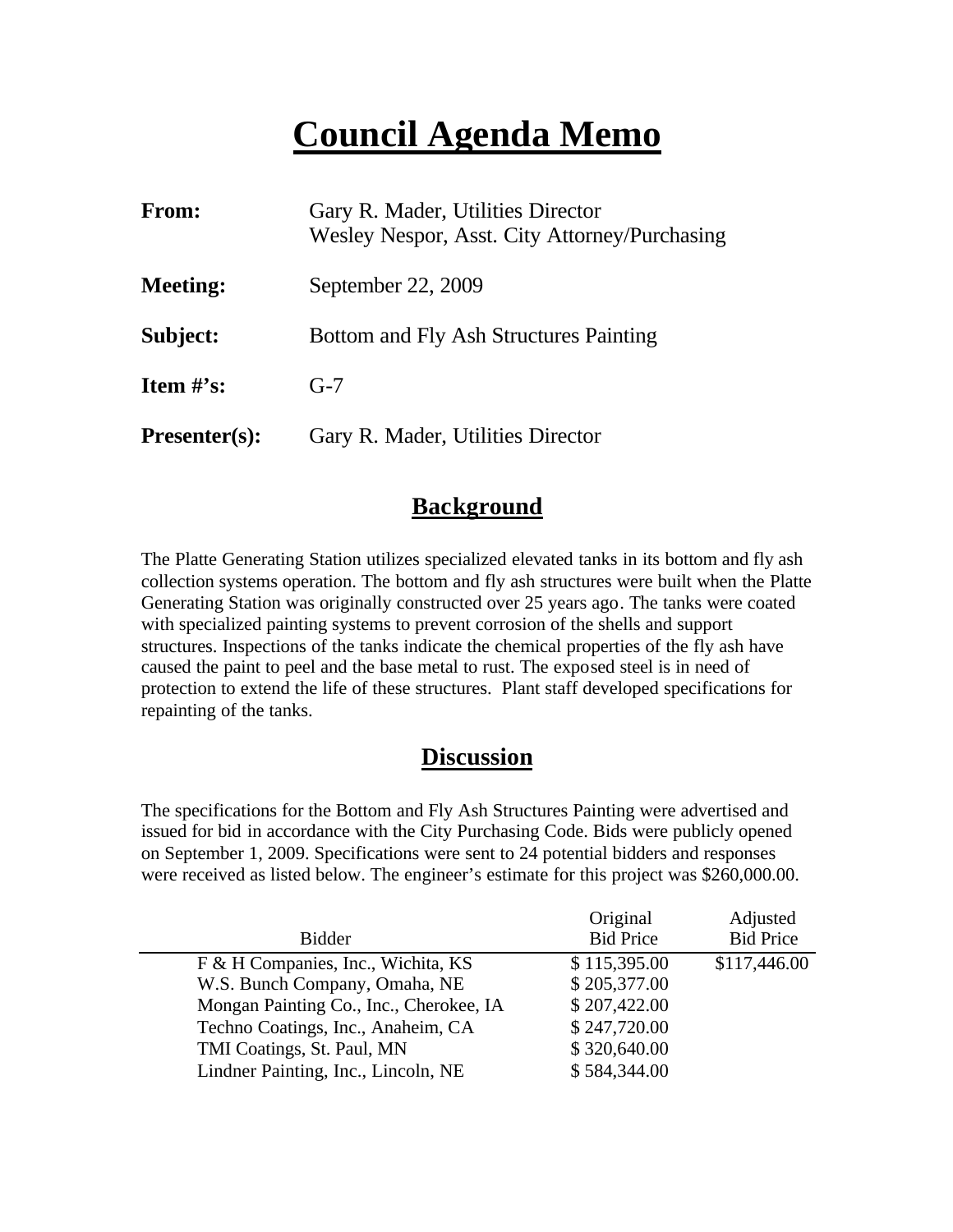The bids were reviewed by Utility Engineering staff. F & H Companies has proposed paint application with brushes and rollers rather than being sprayed. This exception has been evaluated, and is an acceptable substitution.  $F \& H$  Companies did not show sales tax in their bid submission. Therefore, a 7.0% material tax figure was added to the bid price for evaluation purposes. Plant engineering staff checked three references of the low bidder. All were positive in their evaluation of the contractor's work. The low compliant bid is from F & H Companies and is less than the engineer's estimate.

#### **Alternatives**

It appears that the Council has the following alternatives concerning the issue at hand. The Council may:

- 1. Move to approve
- 2. Refer the issue to a Committee
- 3. Postpone the issue to future date
- 4. Take no action on the issue

## **Recommendation**

City Administration recommends that the Council award the Contract for Bottom and Fly Ash Structures Painting to F & H Companies of Wichita, KS, as the low responsive bidder, with a contract price of \$117,446.00.

### **Sample Motion**

Move to approve award of the contract for Bottom and Fly Ash Structures Painting in the amount of \$117,446.00 to F & H Companies.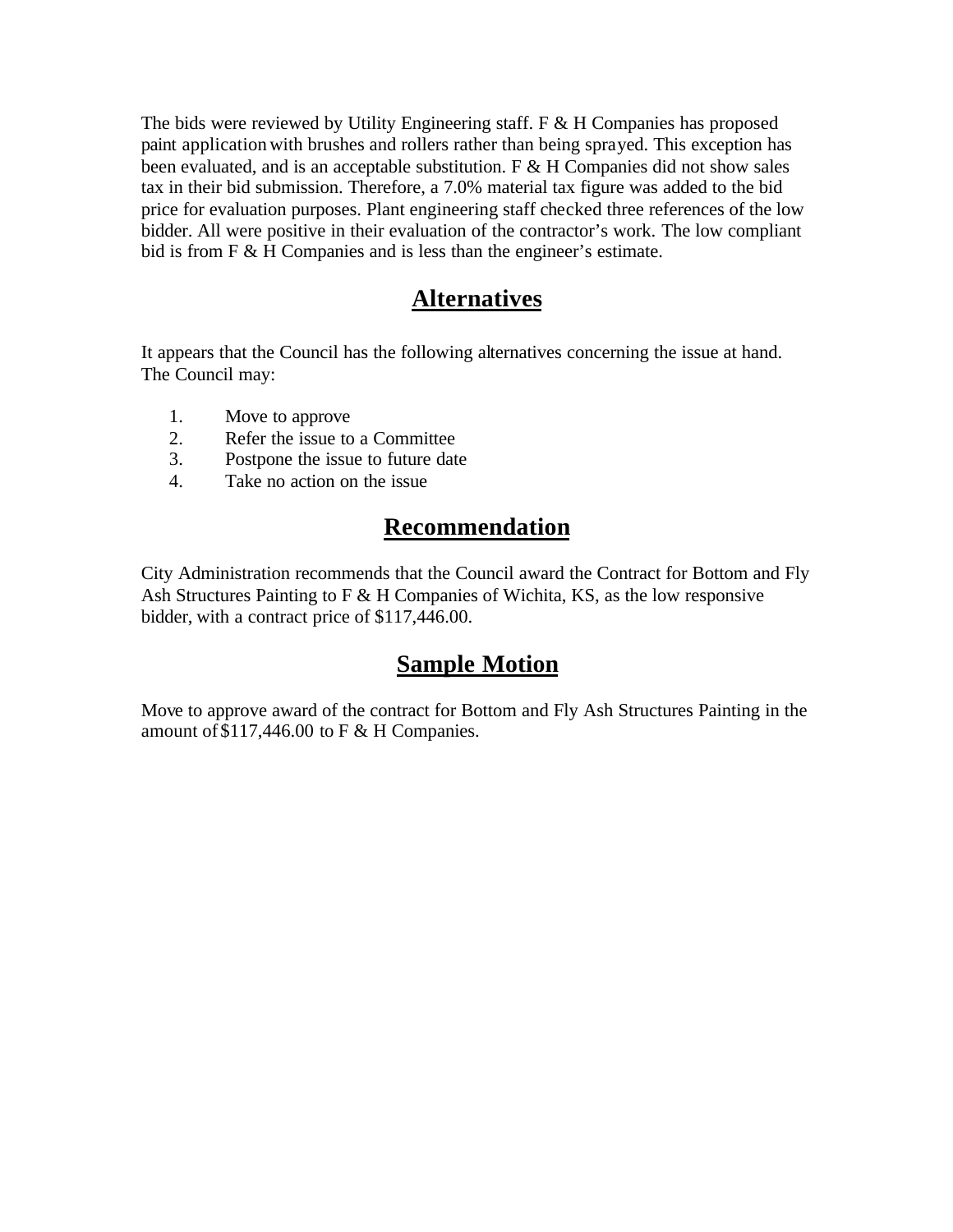#### *Purchasing Division of Legal Department* **INTEROFFICE MEMORANDUM**



Wes Nespor, Purchasing Agent

*Working Together for a Better Tomorrow, Today*

#### **BID OPENING**

| <b>BID OPENING DATE:</b>      | September 1, 2009 at 11:00 a.m.               |
|-------------------------------|-----------------------------------------------|
| FOR:                          | <b>Bottom and Fly Ash Structures Painting</b> |
| <b>DEPARTMENT:</b>            | <b>Utilities</b>                              |
| <b>ESTIMATE:</b>              | \$260,000.00                                  |
| <b>FUND/ACCOUNT:</b>          | 520                                           |
| <b>PUBLICATION DATE:</b>      | <b>July 31, 2009</b>                          |
| <b>NO. POTENTIAL BIDDERS:</b> | 24                                            |

#### **SUMMARY**

| <b>Bidder:</b>       | <b>Techno Coatings, Inc.</b>      | <b>W.S. Bunch Company</b>  |  |
|----------------------|-----------------------------------|----------------------------|--|
|                      | Anaheim, CA                       | Omaha, NE                  |  |
| <b>Bid Security:</b> | <b>Fidelity &amp; Deposit Co.</b> | United Fire & Casualty Co. |  |
| <b>Exceptions:</b>   | <b>Noted</b>                      | <b>None</b>                |  |
| <b>Bid Price:</b>    |                                   |                            |  |
| <b>Material:</b>     | \$38,109.00                       | \$22,877.00                |  |
| Labor:               | 207,690.00                        | 180,773.00                 |  |

| uuvvi o           | $-0.000$     | 1000110000   |
|-------------------|--------------|--------------|
| <b>Sales Tax:</b> | 1,921.00     | 1,727.00     |
| Total:            | \$247,720.00 | \$205,377.00 |
|                   |              |              |

| <b>Bidder:</b>       | <b>Mongan Painting Co., Inc.</b> | F & H Companies, Inc. |  |
|----------------------|----------------------------------|-----------------------|--|
|                      | <b>Cherokee</b> , IA             | Wichita, KS           |  |
| <b>Bid Security:</b> | <b>Merchants Bonding Co.</b>     | \$6,000.00            |  |
| <b>Exceptions:</b>   | <b>None</b>                      | <b>Noted</b>          |  |
| <b>Bid Price:</b>    |                                  |                       |  |
| <b>Material:</b>     | \$50,932.00                      | \$29,306.00           |  |
| 152,925.00<br>Labor: |                                  | 86,089.00             |  |
| <b>Sales Tax:</b>    | 3,565.00                         |                       |  |
| <b>Total:</b>        | \$207,422.00                     | \$115,395.00          |  |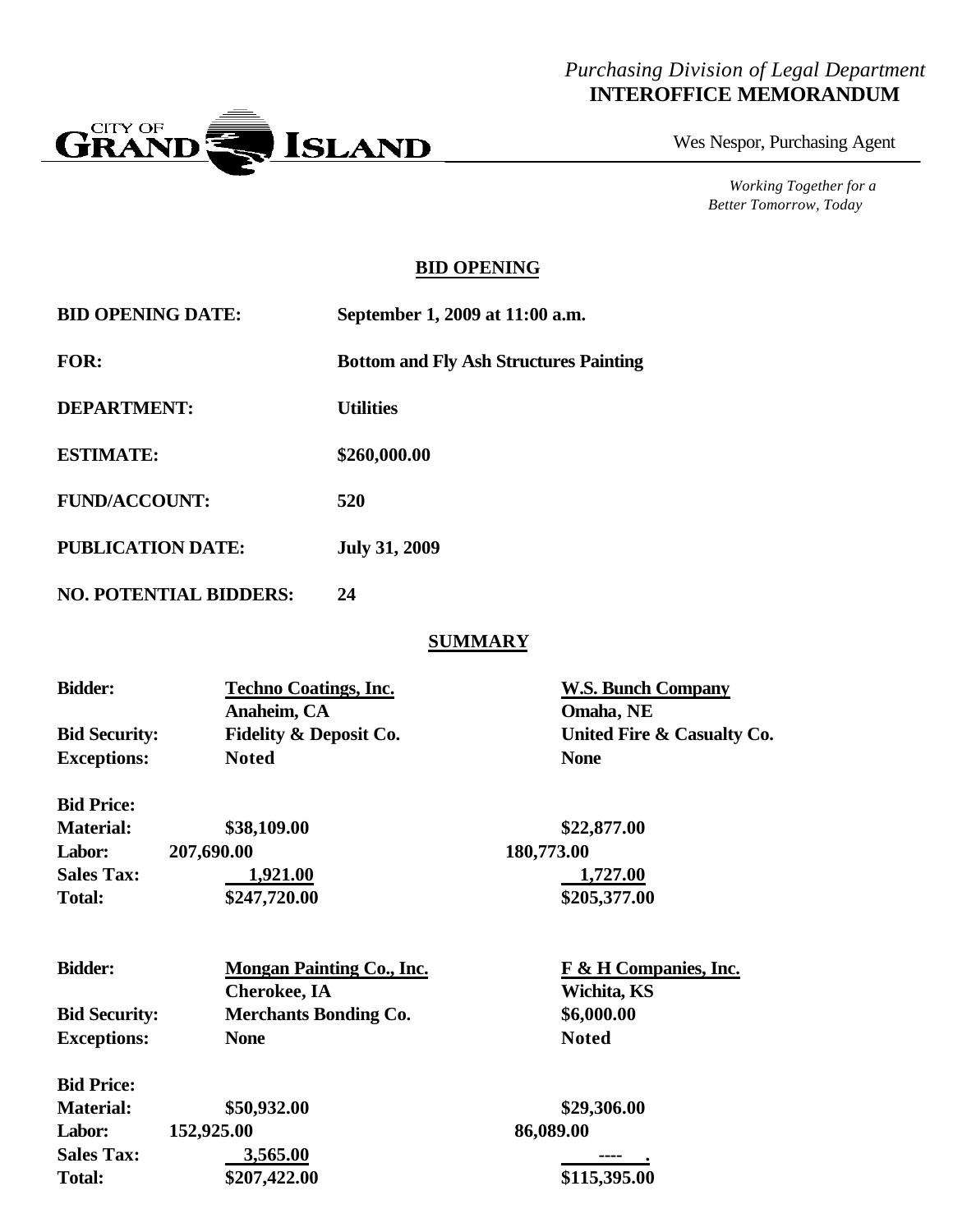| <b>Bidder:</b>       | <b>TMI Coatings</b>                      | <b>Lindner Pa</b> |
|----------------------|------------------------------------------|-------------------|
|                      | <b>St. Paul, MN</b>                      | Lincoln, N        |
| <b>Bid Security:</b> | <b>North American Specialty Ins. Co.</b> | <b>Merchants</b>  |
| <b>Exceptions:</b>   | <b>None</b>                              | <b>None</b>       |
| <b>Bid Price:</b>    |                                          |                   |
| <b>Material:</b>     | \$32,000.00                              | \$79,200.00       |
| Labor:               | 286,400.00                               | 499,600.00        |

**<u>Binting</u>**, Inc. **St. Paul, MN Lincoln, NE Phants Bonding Co.** 

**Sales Tax:** 2,240.00 5,544.00 **Total: \$320,640.00 \$584,344.00**

cc: Gary Mader, Utilities Director Bob Smith, Assist. Utilities Director Dale Shotkoski, City Attorney Wes Nespor, Purchasing Agent Karen Nagel, Utilities Secretary

Jeff Pederson, City Administrator Pat Gericke, Utilities Admin. Assist.

**P1358**